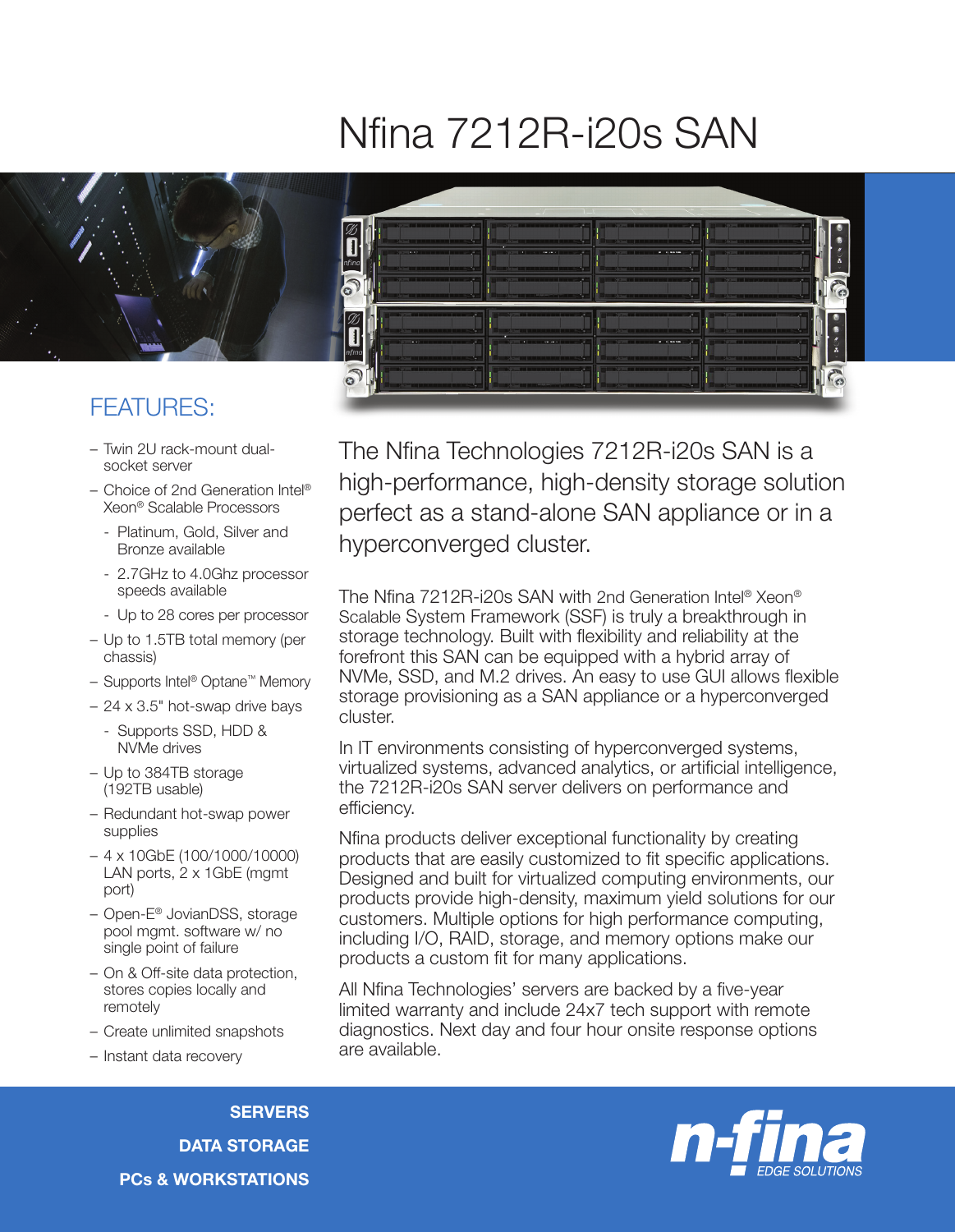## NFINA 7212R-i20s SAN

| <b>SPECIFICATIONS</b>        |                                                                                                                                                                                                                                                                                                    |
|------------------------------|----------------------------------------------------------------------------------------------------------------------------------------------------------------------------------------------------------------------------------------------------------------------------------------------------|
| Form Factor                  | Twin 2U rack-mount, 3.44" x 16.93" x 27.95" (per chassis)                                                                                                                                                                                                                                          |
| <b>Operating Temperature</b> | 10°C to 35°C (50°F to 95°F)                                                                                                                                                                                                                                                                        |
| Processor                    | 2nd Generation Intel® Xeon® Scalable Processors, up to 28 cores each                                                                                                                                                                                                                               |
| Processor Speed              | 2.7GHz to 4.0GHz                                                                                                                                                                                                                                                                                   |
| Socket                       | Dual Socket P                                                                                                                                                                                                                                                                                      |
| Memory                       | Up 24 DIMM slots, DDR4 ECC 2666/2933 MHz (per chassis)<br>1.5TB Max memory capacity (per chassis)<br>Intel <sup>®</sup> Optane <sup>™</sup> Memory supported                                                                                                                                       |
| Storage                      | 12 x 3.5" or 2.5" hot-swap drive bays (front - per chassis))<br>Supports/per chassis: 12 SSD or HDD drives -or-<br>10 SSD or HDD, and 2 NVMe drives<br>2 x 2.5" rear mounted hot-swap drives (optional – per chassis)<br>2 x Internal M.2 NVMe/SSDs (2280), PCIe® or SATA (optional - per chassis) |
| Maximum Storage              | Up to 384TB (192TB usable), depending on drive type                                                                                                                                                                                                                                                |
| Software RAID                | 0, 1, 10, optional 5                                                                                                                                                                                                                                                                               |
| Hardware RAID                | Hardware RAID (optional)                                                                                                                                                                                                                                                                           |
| Input Voltage                | 100-127V @ 8.5A, 50/60 Hz<br>200-240V @ 7.5A, 50/60 Hz                                                                                                                                                                                                                                             |
| Power Supply                 | Redundant hot-swap power supplies 1300W AC                                                                                                                                                                                                                                                         |
| Remote Management            | IPMI 2.0, KVM over HTML5                                                                                                                                                                                                                                                                           |
| <b>TPM</b>                   | Version 2.0, optional                                                                                                                                                                                                                                                                              |
| OS Supported                 | Open-E® JovianDSS™, VMware® ESXi™ 6.0-7.0, Microsoft® Windows<br>Server <sup>®</sup> 2016, 2019, Red Hat <sup>®</sup> RHEL 5,6,7x, SUSE® SLES<br>11,12, Ubuntu 14,15,16,17, XenServer® 6.5-7.6, CentOS™ 6,7, KVM,<br>more options available                                                        |
| Certifications               | NRTL Nemko (US, Canada), CE (Europe), RCM (Australia/NZ), GS (Germany),<br>FCC (US), ICES-3(A) (Canada), KC (Korea), Ukraine Certification, BSMI (Taiwan),<br>EAC (Russia), VCCI-A (Japan), RoHS EVPU 20 (China), MIC (Vietnam)                                                                    |
| Warranty                     | 5 years                                                                                                                                                                                                                                                                                            |